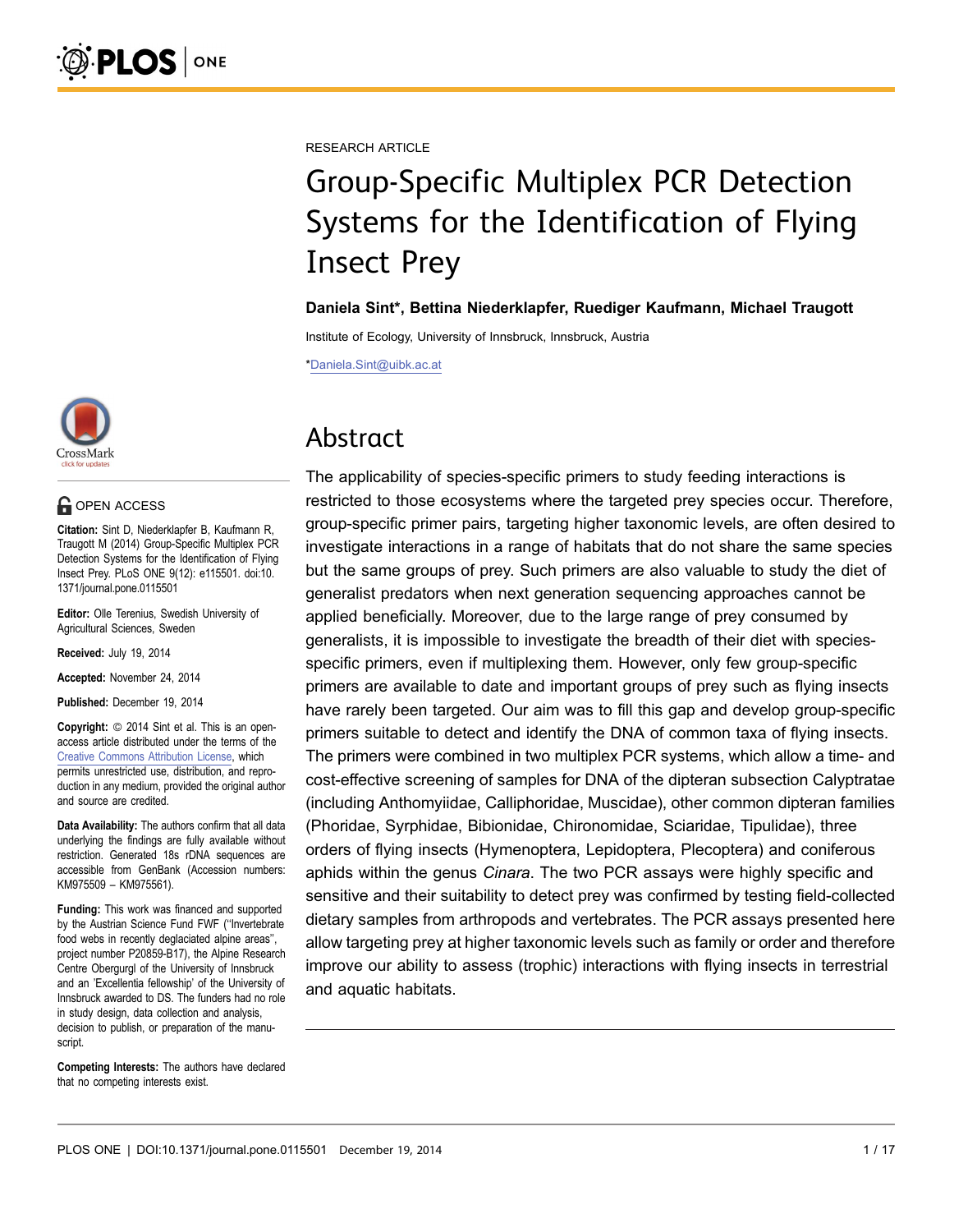# Introduction

Molecular methods have been widely adopted to investigate trophic interactions and proved to be especially useful to disentangle feeding relationships accurately and quickly  $[1, 2]$  $[1, 2]$ . While initially, interactions between two or a few specific species were addressed [\[3–5\]](#page-14-0), during the last years the focus moved from identifying those simple, linear relationships towards approaches characterizing food web interactions in whole communities [\[6–9\]](#page-14-0). As molecular diet analysis provides a snapshot picture of the dietary choice of individual consumers [\[2\],](#page-14-0) the robustness of the trophic data generated depends on a high enough number of consumers screened for food DNA. Today, two molecular approaches, both of which have specific strengths and weaknesses, are generally used: (i) diagnostic PCR using taxon-specific primers where food identification is inferred from the presence/absence of prey-specific amplicons and (ii) sequence-based identification employing general primers for barcoding short stretches of food DNA using next generation sequencing (NGS) techniques [\[2\]](#page-14-0). The latter approach is increasingly used due to its appealing ability to read sequence information out of complex DNA mixtures and constantly decreasing costs. Next generation sequencing is well suited to provide detailed dietary information for individual consumers or for whole populations of consumers (i.e. when individual samples are pooled). The latter, however, is restricted by the need to label the dietary samples using individual multiplex identifier (MID) sequences which are attached to the barcoding primers along with platform-specific fusion primers (i.e., the MID identifier allows assigning the generated sequences to individual consumers). This restricts the analysis of large sample numbers as these labelled primers are costly. The elongation of PCR primers with those long non-binding sequences can also influence performance during PCR (i.e. potentially introduce methodologicallyinduced variability in the data set), requiring adaptation of the reaction conditions [\[10\].](#page-14-0) Although the latest developments may allow to circumvent the purchase of many different fusion primers in the future [\[10\],](#page-14-0) the number of samples that can be pooled for a NGS run still is limited. This makes it necessary to conduct several sequencing runs to investigate many hundreds or thousands of samples individually.

When the consumer and its food are not closely related as for example in herbivores [\[11,](#page-14-0) [12](#page-15-0)[\],](#page-14-0) insectivorous mammals [\[13\]](#page-15-0) or piscivorous birds and mammals [\[14,](#page-15-0) [15\]](#page-15-0), highly conserved primers targeting only the food-DNA can be applied. This avoids another common problem of NGS-based approaches, the coamplification of consumer-DNA which is usually present in high copy numbers compared to the prey DNA and which can significantly reduce the number of informative prey sequences [\[16\]](#page-15-0). In those situations, where the primer pair targeting the prey sequences will also amplify the consumer, blocking primers need to be developed which prohibit the amplification of consumer DNA. However, this might also block an unknown part of the prey DNA. This risk is especially high if closely related species might feed on each other (e.g. insectivorous insects or piscivorous fish). Besides this and other known problems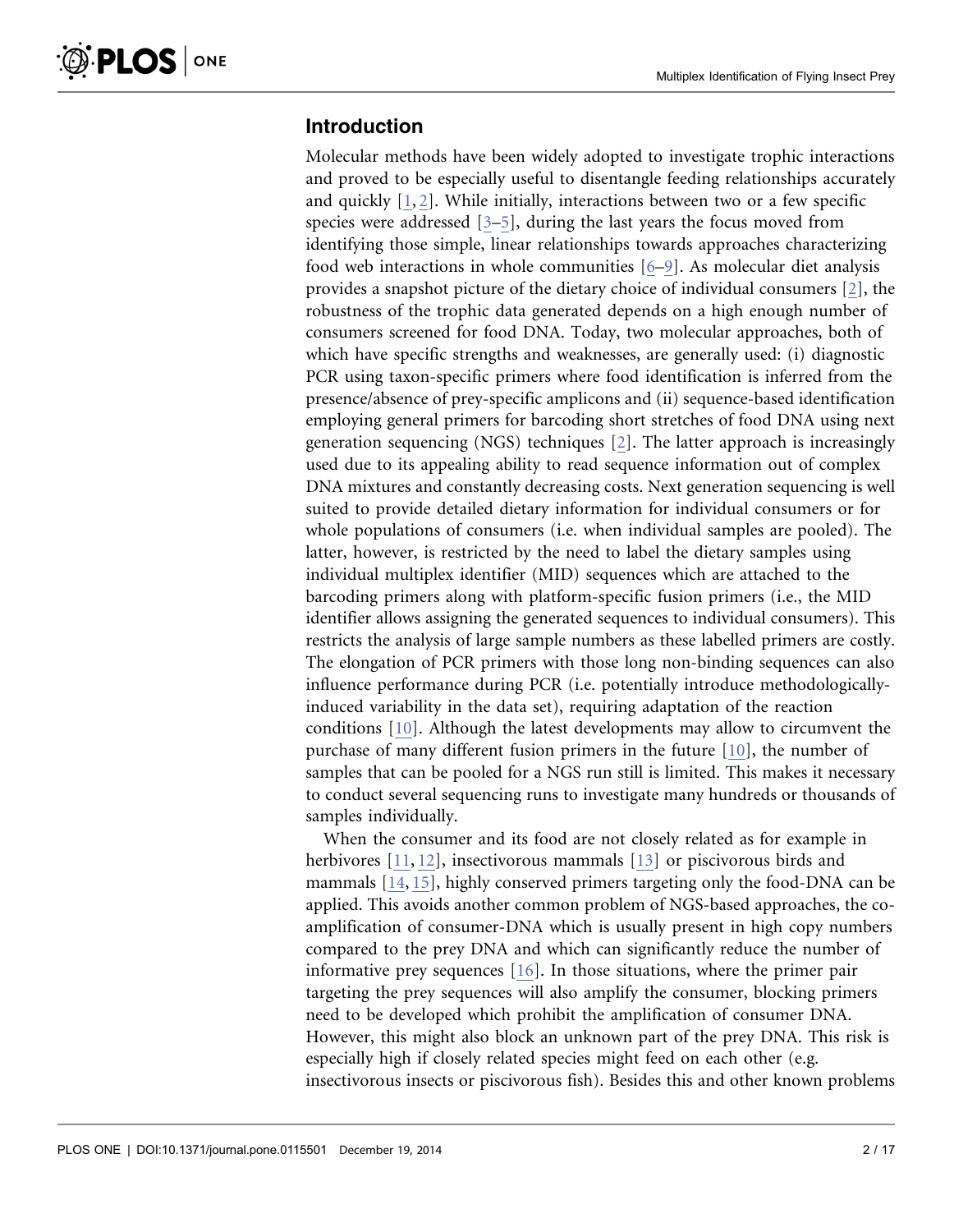involved in the development of blocking primers [\[17\],](#page-15-0) their development will in practice only be manageable if few consumer species are investigated and in some cases it can be impossible to develop a full suite of consumer-specific blocking primers allowing to investigate the prey taken by a community of closely related predators.

The application of diagnostic PCR using taxon-specific primers, although restricted to the prey taxa targeted by the primers, can overcome the limitations inherent to the NGS approach. Hundreds to thousands of individual consumer samples from different taxa can be tested rapidly and at comparably low costs for a specific number of food sources. Over the last years taxon-specific primers were designed for a wide range of plant and animal food sources [\[1,](#page-14-0) [18,](#page-15-0) [19](#page-15-0)[\]](#page-14-0) which can easily be applied to track trophic links via diagnostic PCR. The ability to investigate whole species communities via taxon-specific primers was supported by the rapid progress made in multiplex PCR techniques [\[20\].](#page-15-0) In multiplex PCR systems several trophic links can be analysed within a single PCR as the individual targets result in amplicons of different length and can consequently be identified without additional sequencing steps [\[21\]](#page-15-0). Although there is an initial investment when developing these multiplex PCR systems, this is redeemed when large numbers of samples need to be tested, as they can be processed in a short time. Consequently, more and more multiplex PCR systems are developed and applied to answer all types of biological questions [\[20\].](#page-15-0)

In molecular trophic ecology mostly species-specific primers have been applied in singleplex and multiplex PCR assays to investigate trophic links directly [\[1\].](#page-14-0) These primers are well suited to track interactions of certain species precisely. However, they do not permit to assess the wider dietary range of generalist predators due to the often large number of potential prey species within a specific taxon (e.g. a family or order). In that case, diagnostic primers targeting whole groups of organisms are needed which would allow examining the food spectrum on a more general level [\[22,](#page-15-0) [23\].](#page-15-0) Combined with species-specific primers, they could also be applied in a two-step approach to unravel complex feeding interactions in detail: first, the prey is assigned to a higher taxonomic level which can then be further resolved in a second step with more specific primers [\[24\].](#page-15-0)

Although the application of group-specific primers is appealing, only few group-specific primers have been published so far to investigate feeding networks in terrestrial systems. This limits the possibilities to characterize trophic linkages on a higher taxonomic level using diagnostic PCR. Those group-specific primers which are available focus primarily on agricultural systems, targeting taxa such as collembolans [\[22\]](#page-15-0), earthworms [\[25\]](#page-15-0), dipterans [\[23\]](#page-15-0), aphids [\[26\],](#page-15-0) or different plant families [\[18\]](#page-15-0). Although insects are among the most important food sources worldwide (non-insect insectivores are reported from six phyla and 13 classes including Arachnida, Chilopoda and most classes of vertebrates [\[27\]\)](#page-15-0) only few group-specific primers for insects have been developed so far. This is especially true for common groups of flying insects such as Lepidoptera, Hymenoptera and different families within the Diptera. This shortage of group-specific primers is due to the difficulties involved in the design of such primers. The nature of a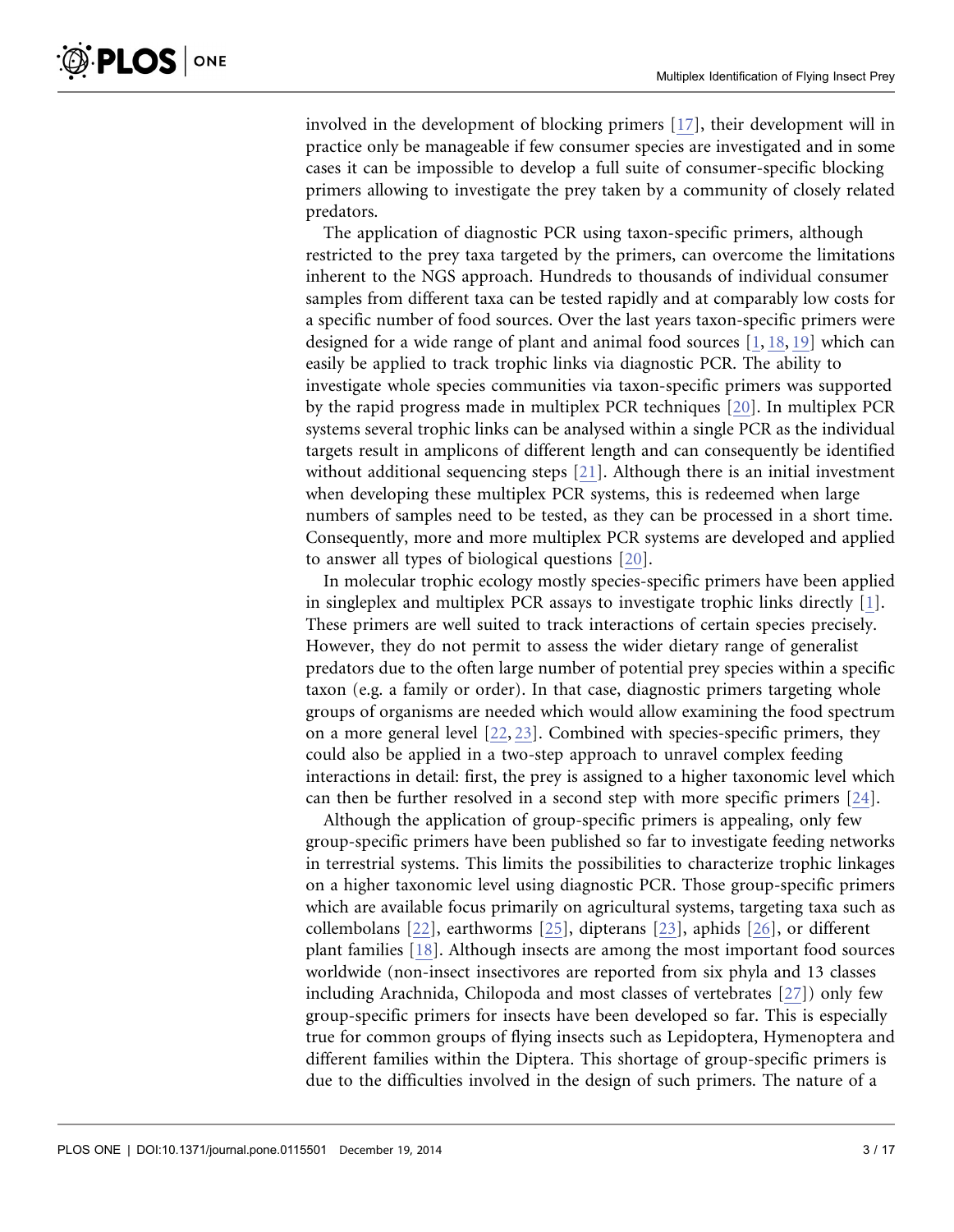group-specific primer is that it amplifies DNA of a certain set of targeted taxa, but not of others. This means, primer binding sites have to be located in semiconserved DNA regions, where all target taxa share the same (or at least a very similar) DNA sequence, but non-target DNA is different enough to prevent amplification [\[28\]](#page-15-0), which can be difficult to achieve.

A common way to generate group-specific primers at a higher taxonomic level is to select DNA regions that only occur in the targeted group such as chloroplast DNA for the amplification of plants in animal consumers [\[29\].](#page-15-0) This approach, however, is not suited to design primers for different animal taxa, as the target and non-target groups are more closely related within a phylum than between and thus no such general differences in the genome are present. Another DNA region often targeted for molecular investigations is the cytochrome  $c$  oxidase subunit I (COI) gene, which was selected as the barcoding region for animals, as it provides sufficient variability to differentiate between species, although not equally well in all taxa  $[e.g. 25, 30]$ . Due to this high inter-specific variability the COI is suited to design species-specific primers, but this aspect precludes at the same time the development of primers targeting higher taxonomic levels such as families. The nuclear multicopy 18 s ribosomal DNA (rDNA) gene however, proved to be a good candidate to fulfil the requirements for semi-conserved DNA, i.e. to assemble groups of related taxa using shared primer binding sites.

The aim of this study was to remedy the deficit of group-specific primers and develop primers for various taxa of flying insects including the orders Lepidoptera, Hymenoptera, Plecoptera and several families of Diptera based on 18s rDNA sequences. The assemblage of the primers in multiplex PCRs allows simultaneous detection of these taxa. Initially, the primers were developed on the basis of flying insects occurring in high Alpine glacier forelands on pioneer successional stages. However, as these primers are targeting higher taxonomic levels, the assays can be applied beneficially also in other ecosystems for the identification of flying insect DNA. To prove their suitability in non-Alpine food webs, a wide range of target and non-target organisms of other habitats was tested empirically and *in silico* on DNA sequences available in public databases. Finally, the new group-specific multiplex PCR systems for flying insect prey were tested on field-collected samples of generalist arthropod predators and bat faeces to check for their general suitability to track the consumption of flying insects.

# Materials and Methods

#### Sampling of animal reference material

A large collection of DNA extracts comprising many different animals from various habitats is available in our lab for developing and testing of molecular assays. This collection was supplemented with animals specifically collected for the development of the group-specific primers targeting flying insects. Flying insects were sampled during the snow-free period between 4<sup>th</sup> July and 13<sup>th</sup> August 2009 in the glacier foreland of the 'Rotmoosferner' (46.824 N, 11.045 E; Tyrol, Austria)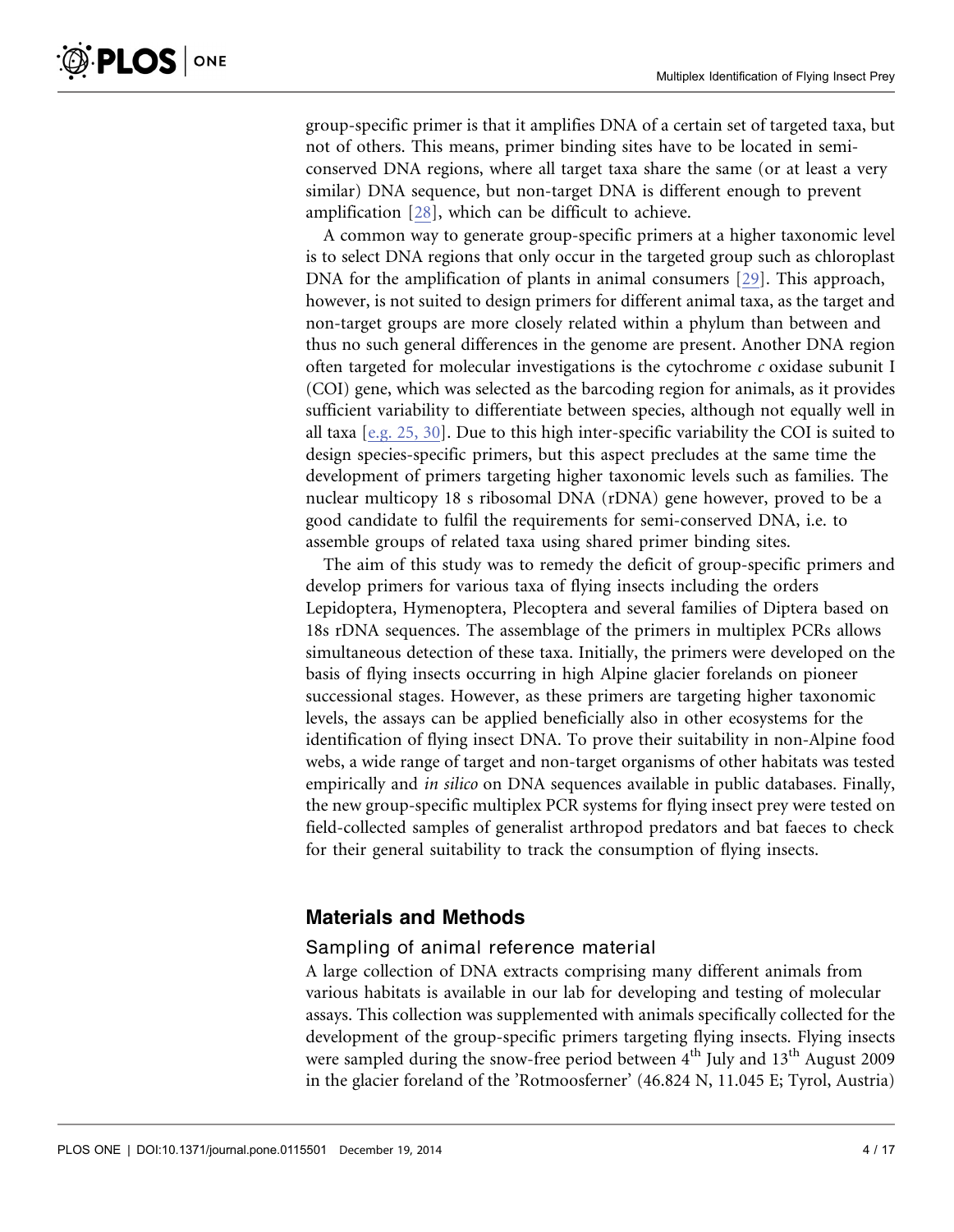at approx. 2400 m a.s.l. with malaise traps and grey and yellow bowls. The traps were emptied daily and all collected insects transferred to 96% ethanol. Predatory arthropods were collected alive within dry pitfall traps, starved for one week to allow digestion of prey remains and then freeze-killed. Additionally, linyphiid spiders were hand collected and freeze-killed after starvation. No specific permissions were required for the arthropod sampling within the glacier foreland and the sampling did not involve endangered or protected species.

#### Assay development

Predators were identified to species level, dipterans to family level and all other arthropods were processed at order level. The DNA of several individuals per target-taxon included in the multiplex PCR systems (see below) and many nontarget taxa like other dipteran families, beetles, spiders, harvestman, mayflies, caddisflies and collembolans were extracted with a silica-based kit (DNeasy blood and tissue kit; QIAGEN, Hilden, Germany). Part of the 18 s rDNA was amplified and sequenced using the primers 18sL0001 and 18sR1100 [\[31\]](#page-15-0). Each 10 µl reaction mix contained 1.5  $\mu$ l DNA extract (typically 2–200 ng DNA), 5  $\mu$ g bovine serum albumin (BSA), 0.5 µM of each primer, 0.2 mM dNTP (Genecraft, Köln, Germany),  $1 \times$  reaction buffer (NEB, Ipswich, U.S.), 3 mM MgCl<sub>2</sub> (NEB), 0.25 U oneTAQ (NEB), and PCR grade water to adjust the volume. Cycling conditions in an Eppendorf Mastercycler (Eppendorf, Hamburg, Germany) where 2 min at 94°C, 35 cycles of 20 s at 94°C, 30 s at 50°C, 90 s at 68°C and final elongation for 3 min at 68˚C. Sequencing of PCR products was conducted by Eurofins MWG Operon (Munich, Germany). In addition to the primer pair stated above, the internal primer 18sR0532 [\[31\]](#page-15-0) was used for sequencing.

Generated DNA sequences were processed and aligned using BioEdit [\[32\]](#page-15-0) and primers were designed with Primer Premier 5 (PREMIER Biosoft International, Palo Alto, U.S.) targeting the orders Plecoptera, Lepidoptera, Hymenoptera, conifer aphids within the genus Cinara and abundant dipteran families including Anthomyiidae, Calliphoridae, Muscidae, Phoridae, Syrphidae, Bibionidae, Chironomidae, Sciaridae, and Tipulidae. A single primer pair amplifying several families of the subsection Calyptratae (Anthomyiidae, Calliphoridae, Muscidae, Scatophagidae, Tachinidae) was developed, as it was not possible to find primer binding sites distinguishing those families based on the targeted region of the 18s rDNA. The allochthonous coniferous aphids were identified morphologically by a specialist (E. Schliephake, Julius Kuehn Institute (JKI), Quedlinburg, Germany) and are very probably Cinara cembrae. However, they could not be identified to species level with certainty due to the lacking knowledge of the host plant and consequently we refrain to state that the developed primers are specific to C. cembrae, but use Cinara sp. instead. As the primers are targeting 18s rDNA, they are likely to amplify also DNA of related species, but neither sequence information nor DNA was available to test this assumption. The properties of the different primers and resulting DNA fragment lengths were selected to allow grouping of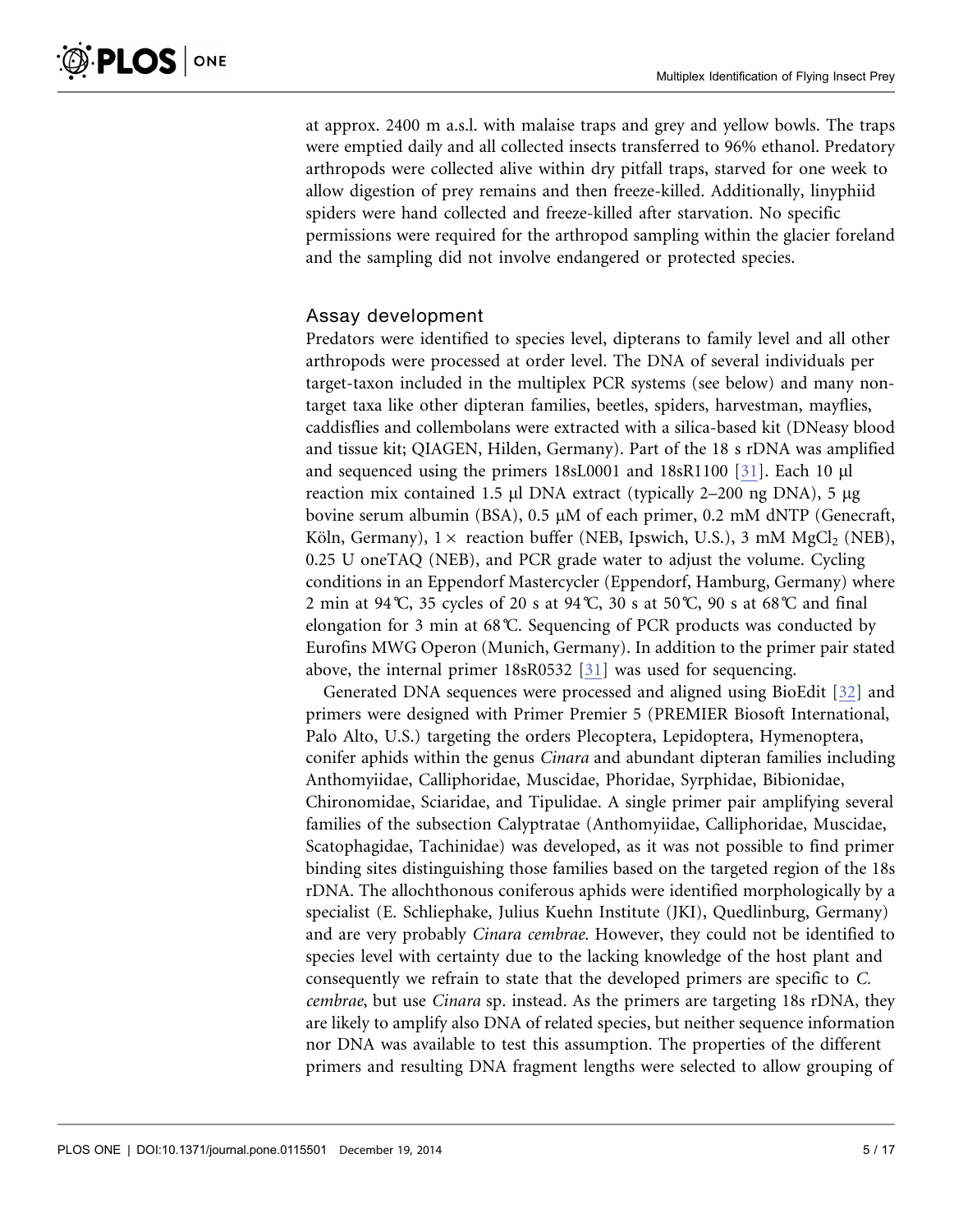the primers into two multiplex PCR systems amplifying five (FLY-1) and six (FLY-2) taxa of flying insects, respectively.

To ensure that all multiplex PCR systems are well suited for molecular gut content analysis, the primers were designed to amplify DNA fragments no longer than 300 bp [\[19\].](#page-15-0)

After testing of the individual primer pairs in singleplex reactions to check for correct amplification, optimal annealing temperatures were determined with gradient PCRs and primer concentrations were adjusted to balance amplification success for all fragments using standardised DNA templates as described in Sint et al. [\[20\].](#page-15-0) PCR reactions were based on the Type-it Mutation Detect PCR Kit (QIAGEN) with the addition of BSA to reduce potential inhibition if applied for gut content analysis [\[33\].](#page-15-0) In the multiplex PCR system FLY-1 tetramethylammonium chloride (TMAC) was added to enhance specificity [\[34\].](#page-15-0) PCR products were separated and analysed using QIAxcel, an automatic capillary electrophoresis system with the corresponding software QIAxcel BioCalculator (QIAGEN). DNA fragments resulting in a signal strength of  $\geq 0.1$  relative fluorescent units (RFU) were defined as positive detection.

The sensitivity of the optimised multiplex systems was determined with and without the addition of approx. 300 ng of non-target DNA (Lithobiidae) using standardised numbers of DNA templates. An extensive specificity testing comprising 381 individuals from 196 taxa of arthropods, gastropods and vertebrates inhabiting different ecosystems was conducted to check for correct amplification of target taxa and exclude false amplification of non-target organisms. A list of all empirically tested targets and non-targets with their corresponding amplification results is provided as [S1 Material.](#page-13-0)

#### In silico PCR

DNA sequences were downloaded from GenBank [\[35\]](#page-16-0) and SILVA [\[36\]](#page-16-0) based on the search terms Diptera, Hemiptera, Hymenoptera, Lepidoptera, and Plecoptera. The extension 18 s was used when searching GenBank to download only relevant data and RNA sequences from SILVA were translated into DNA. Based on these sequences in silico PCRs were performed with CLC Main Workbench 6 (CLC bio, Aarhus, Denmark) using the 'Find Binding Sites and Create Fragments' tool. Detailed settings are reported in [S1 Material](#page-13-0).

#### Testing of field-collected samples

To test the multiplex PCR systems on 'real world samples', arthropod predators were collected in an area ice-free for less than 20 years in the Alpine glacier foreland of the 'Rotmoosferner' between  $7<sup>th</sup>$  and  $11<sup>th</sup>$  July 2010. Non-invasive regurgitates from predatory carabid beetles (Nebria germari, N. jockischii, N. rufescens, Oreonebria castanea) and whole individuals of linyphiid and lycosid spiders (Pardosa nigra, P. saturatior) were collected, freeze killed (spiders only) and stored at  $-28^{\circ}$ C until DNA extraction. Unlike the beetles, spiders could not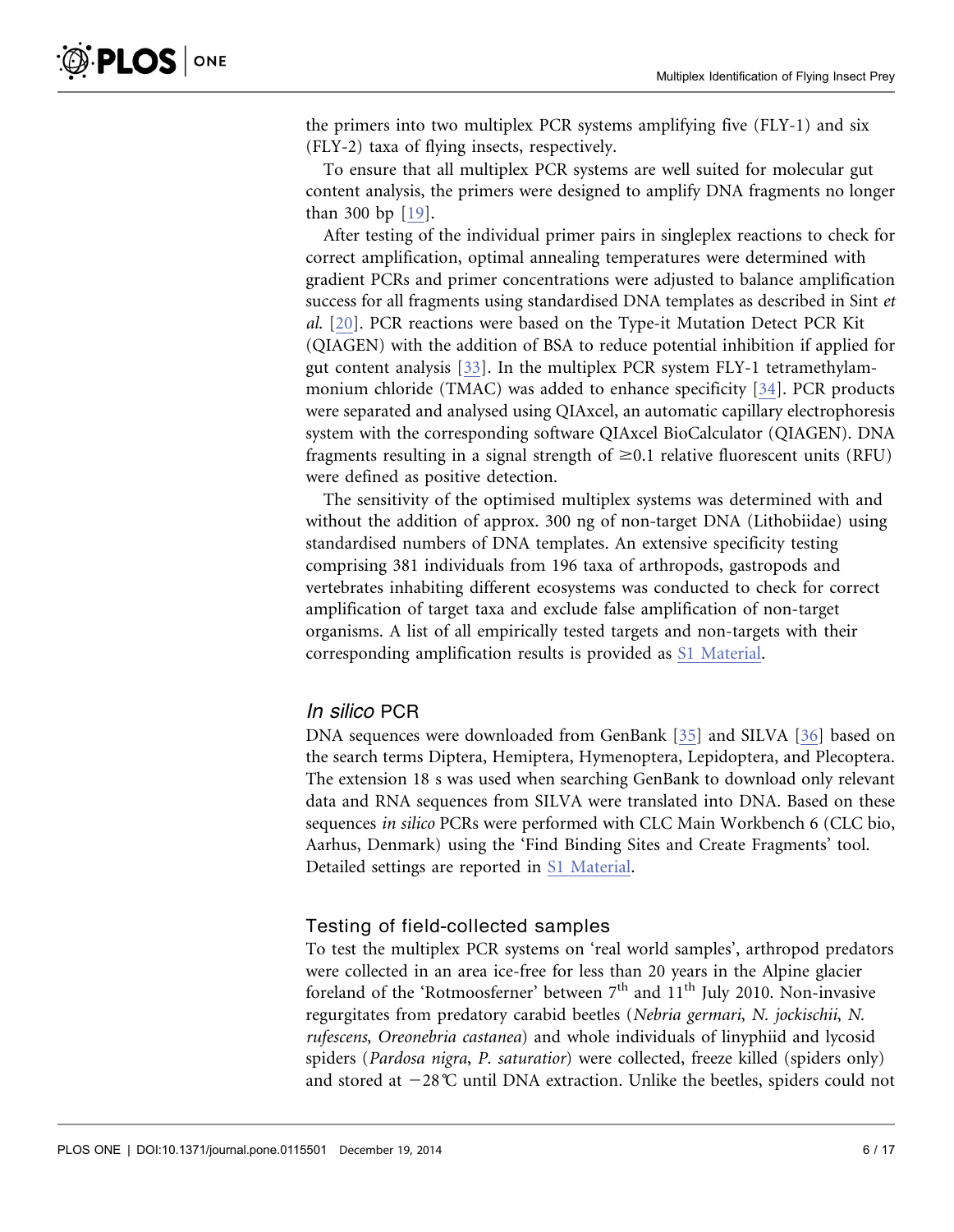be identified easily to species level upon collection, and were consequently handled at genus (Pardosa) and family level (Linyphiidae).

DNA extraction followed a modified CTAB protocol [\[37\]](#page-16-0) and two extraction negative controls were included in each batch of 30 samples to check for carryover contamination. Due to the considerable size of the lycosid spiders, their DNA extracts still contained many potentially inhibiting substances after the CTAB extraction and they were additionally cleaned with the QIAquick PCR Purification Kit (Qiagen). Total DNA concentration of the different sample types was measured from 10 randomly chosen samples per species with a NanoDrop ND-1000 (Thermo Scientific, Waltham, USA) and ranged from  $\leq$  1–10 ng/ $\mu$ l in regurgitates,  $2-50$  ng/ $\mu$ l in Linyphiidae and  $40-150$  ng/ $\mu$ l in Pardosa.

A total of 272 arthropod samples (52 N. germari, 45 N. jockischii, 30 N. rufescens, 70 O. castanea, 26 Pardosa spp., 49 Linyphiidae) were screened with the two newly developed multiplex PCR systems to test the assays' suitability for diet analysis.

Eleven faecal pellets of the greater horseshoe bat (Rhinolophus ferrumequinum), were collected during summer 2013 in a colony inhabiting the church of Schluderns (South Tyrol, Italy) and preserved separately in 96% ethanol. Before DNA extraction with the DNeasy blood and tissue kit (QIAGEN), the ethanol was allowed to completely evaporate in a digestor. All samples were then tested with both newly developed multiplex PCR systems.

Field-collected samples where no DNA could be amplified with the multiplex PCR systems were tested for the presence of amplifiable DNA with either a multiplex PCR system screening for DNA of the predators and collembolans [\[38\]](#page-16-0) (beetle regurgitates and Pardosa spp.) or with singleplex PCRs using general primers [LCO1490/HCO2198, 39] (linyphiid spiders, where un-degraded DNA of the consumer is present). Samples where no DNA could be amplified (four beetle regurgitates and three linyphiid spiders) were excluded. During screening all extraction negative controls were tested as if they were samples and two PCR positive controls (artificial mix of all templates) and six PCR negative controls (water instead of DNA template) were included per 96 well plate in each PCR to check for correct amplification and DNA carry-over contamination.

# **Results**

#### Multiplex PCR assays

Two multiplex PCR systems were developed amplifying five and six abundant taxa of flying insects, respectively. The first multiplex PCR system FLY-1 amplifies DNA from members of the Calyptratae, Phoridae, Plecoptera, Sciaridae, and Tipulidae, whereas the second system FLY-2 targets Bibionidae, Chironomidae, Cinara sp., Hymenoptera, Lepidoptera, and Syrphidae. The primer sequences, the corresponding fragment length of the different amplicons and the primer concentrations in PCR are given in [Table 1.](#page-7-0) All reactions were performed using the Type-it Mutation Detect PCR Kit (QIAGEN) in a volume of 10 µl. Each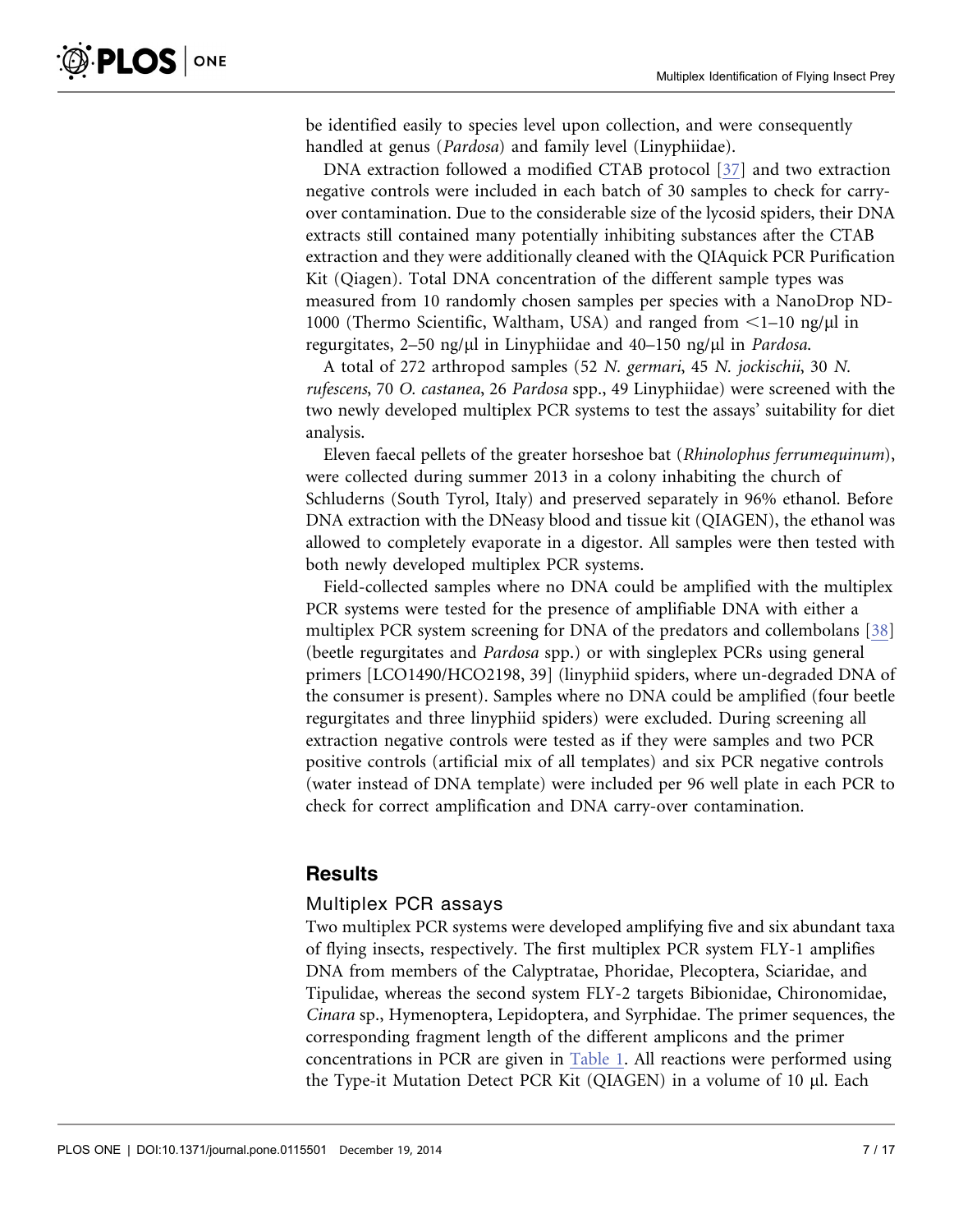<span id="page-7-0"></span>

| <b>Multiplex</b> | <b>Target</b>     | <b>Primer</b> | Primer sequence (5'-3')           | size (bp)     | conc. (µM) |
|------------------|-------------------|---------------|-----------------------------------|---------------|------------|
| <b>FLY-1</b>     | Phoridae          | Pho-gen-S265  | <b>TTCTTTCGGGGATCGTTGAC</b>       | 82            | 0.2        |
|                  |                   | Pho-gen-A266  | <b>GACATTTGAAAGATCTGTCGTCG</b>    |               |            |
|                  | Plecoptera        | Ple-gen-S268  | <b>TATGGTTCCTTAGATAATACACCA</b>   | 117           | 0.2        |
|                  |                   | Ple-gen-A269  | <b>GGTTTTGATCTAATAAAAGCGT</b>     | $(117 - 118)$ |            |
|                  | Tipulidae         | Tip-gen-S267  | <b>GCATGTCTAAGTACACACTCTCG</b>    | 159           | 0.1        |
|                  |                   | Tip-gen-A268  | ATAAAAGCACACGTTCCTTG              |               |            |
|                  | Sciaridae         | Sci-gen-S266  | AGAAACCGGTAAAATGGGT               | 187           | 0.2        |
|                  |                   | Sci-gen-A267  | AACCAAGGTAATCCAAGACAT             | $(186 - 188)$ |            |
|                  | Calyptratae       | Cal-gen-S263  | AAAATAACAATACAGGACTCATATTA        | 238           | 0.3        |
|                  |                   | Cal-gen-A264  | <b>TAATACGCTTACATACATAAGGTATA</b> | $(236 - 240)$ |            |
| <b>FLY-2</b>     | Syrphidae         | Syr-gen-S269  | ATTAGGCTAAAACCAAGCGATTT           | 86            | 0.8        |
|                  |                   | Syr-gen-A270  | <b>TCGGTACAAGACCATACGATCG</b>     |               |            |
|                  | Hymenoptera       | Hym-gen-S273  | <b>CGATGTTGGTTCACCGCTC</b>        | 114           | 0.2        |
|                  |                   | Hym-gen-A274  | <b>CRATGAAGAGCACCGCGAT</b>        | $(101 - 200)$ |            |
|                  | Lepidoptera       | Lep-gen-S274  | <b>GCAAGCCGTATTAAGGCGAT</b>       | 134           | 0.3        |
|                  |                   | Lep-gen-A275  | <b>CCCATCGCTGGTCAGAGTTC</b>       | $(133 - 135)$ |            |
|                  | <b>Bibionidae</b> | Bib-gen-S271  | <b>TTCCGCACAGGCAATACCTT</b>       | 153           | 0.2        |
|                  |                   | Bib-gen-A271  | CAATAAAGAGAACTGCTATGGGCT          |               |            |
|                  | Chironomidae      | Chi-gen-S272  | <b>CCGTCAAAAGTTTCTTGTGCAG</b>     | 179           | 0.2        |
|                  |                   | Chi-gen-A272  | <b>CGTAGCAACCATGGTAGTCCTCT</b>    | $(175 - 188)$ |            |
|                  | Cinara sp.        | Cin-sp-S275   | <b>TCTGGGCGGTGTCGGAC</b>          | 251           | 0.08       |
|                  |                   | Cin-sp-A277   | <b>GCACAGCAAGATTGGAGTAGG</b>      |               |            |

#### Table 1. Primer pairs included in the multiplex PCR systems FLY-1 and FLY-2.

Columns show the targets and corresponding primer names (A and S denote forward and reverse primers, respectively), primer sequences in 5'-3' direction, the size of the resulting amplicon (if the in silico PCR reported variable amplicon lengths, the most frequent value is given with the full range in parenthesis) and the final concentration of each primer in the multiplex reaction.

doi:10.1371/journal.pone.0115501.t001

reaction contained 1.5 µl DNA extract, each primer at its corresponding concentration (Table 1),  $1 \times$  Type-it reaction mix, 5 µg BSA, 0.25  $\times$  Q-Solution for FLY-1 only, 60 mM TMAC for FLY-1 only and PCR grade water to adjust the volume. The optimised cycling conditions on an Eppendorf Mastercycler included an initial activation step of 5 min at 95 $°C$ , 35 cycles of 30 s at 95 $°C$ , 3 min at 60 $°C$ (FLY-1) or 66°C (FLY-2), 1 min at 72°C and final elongation for 10 min at 68°C.

Signal strength of the different amplicons was balanced within each multiplex PCR system when tested with standardized PCR templates [\[38\]](#page-16-0) and the fragments could be easily separated from each other with QIAxcel [\(Fig. 1\)](#page-8-0). Both systems proved to be sensitive and 60 double stranded template molecules were sufficient to amplify a well detectable PCR product (i.e. signal strength  $\geq 0.1$  RFU on QIAxcel) with FLY-1. The sensitivity of FLY-2 was even higher as less than 20 template molecules produced a product  $\geq 0.1$  RFU. The presence of a large amount  $(\sim)300$  ng) of non-target DNA did not alter the observed sensitivity in FLY-1. The sensitivity of three targets in FLY-2 was reduced to some extent, but still 60 template molecules were sufficient for the detection of Lepidoptera and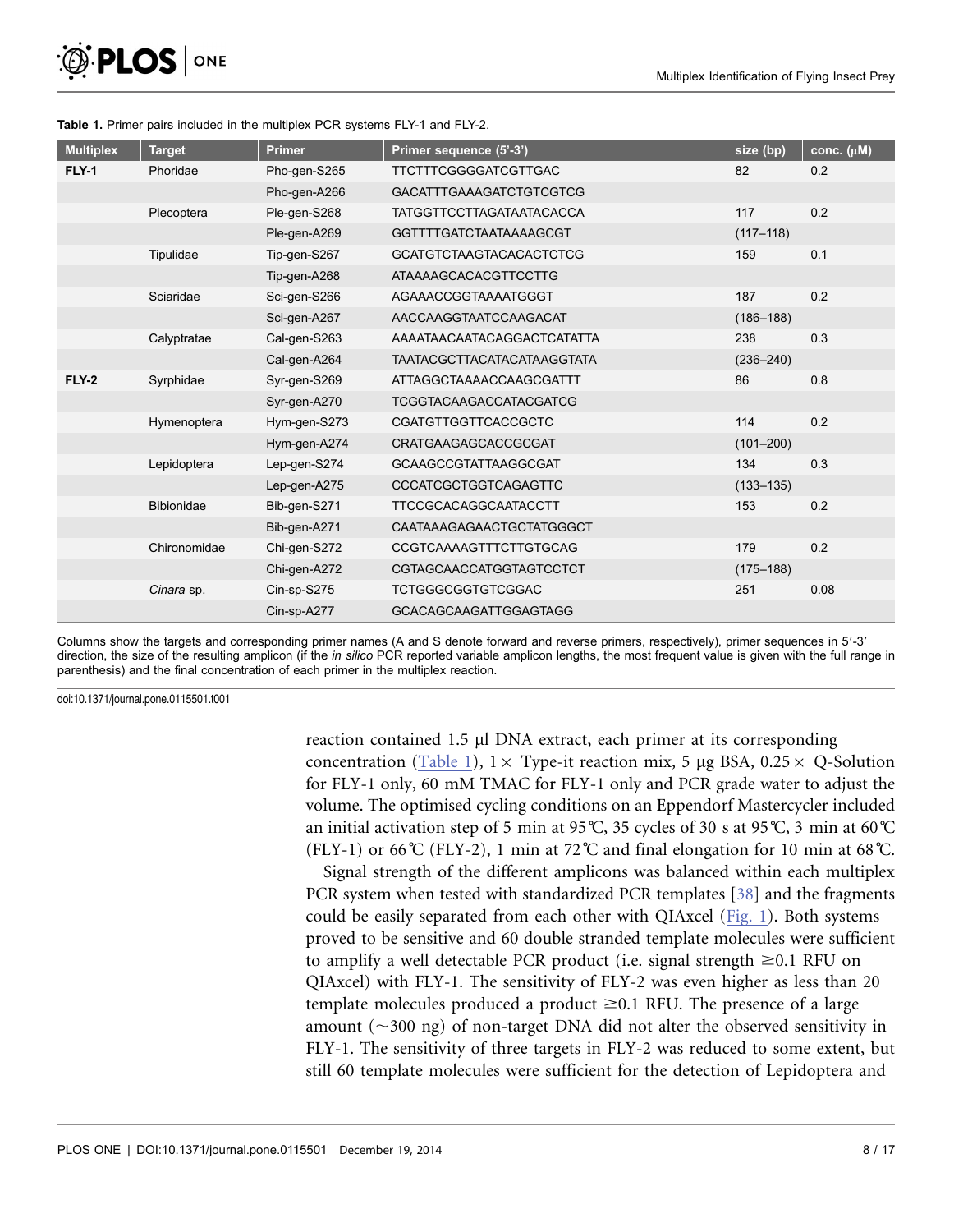<span id="page-8-0"></span>

 $FLY-1$ 

 $FLY-2$ 



Fig. 1. Gel image of PCR products amplified with the multiplex PCR systems FLY-1 and FLY-2 and separated with QIAxcel. FLY-1: Phoridae (Phor), Plecoptera (Plec), Tipulidae (Tipu), Sciaridae (Scia), Calyptratae (Calyp), artificial mix containing 300 double stranded (ds) templates per target. FLY-2: Syrphidae (Syrp), Hymenoptera (Hyme), Lepidoptera (Lepi), Bibionidae (Bibi), Chironomidae (Chiro), Cinara sp. (Cin.sp.), artificial mix with 250 ds templates per target. Note that an internal marker is run alongside each sample (15 and 3000 bp) and the scale on the left and right side, respectively, allows an estimation of fragment length. Sciaride may result in an additional weaker amplicon of  $\sim$ 140 bp which is not interfering with another fragment in the system; the same applies for the long fragment that can be amplified from lepidopterans.

doi:10.1371/journal.pone.0115501.g001

Bibionidae and 120 molecules for the detection of Chironomidae. Note, that in FLY-1 samples from Sciaridae might amplify a weak double band at  $\sim$ 140 bp length and in FLY-2 lepidopteran specimens can produce an additional fragment of about 800 bp length (Fig. 1). As the longest target fragment included in FLY-2 is 251 bp for Cinara sp., this extra band will not interfere with the diagnostic amplicons. The same is true for FLY-1, where no diagnostic fragment is generated at 140 bp.

#### Specificity testing and *in silico* PCR

The performed in silico PCRs and empirical target testing demonstrated that the primers are suitable to amplify DNA from a broad range of species within the respective taxa which occur in various ecosystems. Target DNA was successfully amplified from all empirically tested Lepidoptera (25 indiv.), Plecoptera (5), Bibionidae (6), Chironomidae (13), Phoridae (4), Sciaridae (7), Syrphidae (27), and Tipulidae (4). Most individuals belonging to the calyptrate families Anthomyiidae (8), Calliphoridae (8 of 9), Muscidae (14), Scatophagidae (3 of 4), and Tachinidae (6 of 8) could be amplified as well. The tested taxa included many common species such as important lepidopteran pests, 17 species of central European syrphids and various parasitic and non-parasitic hymenopterans (see [S1](#page-13-0)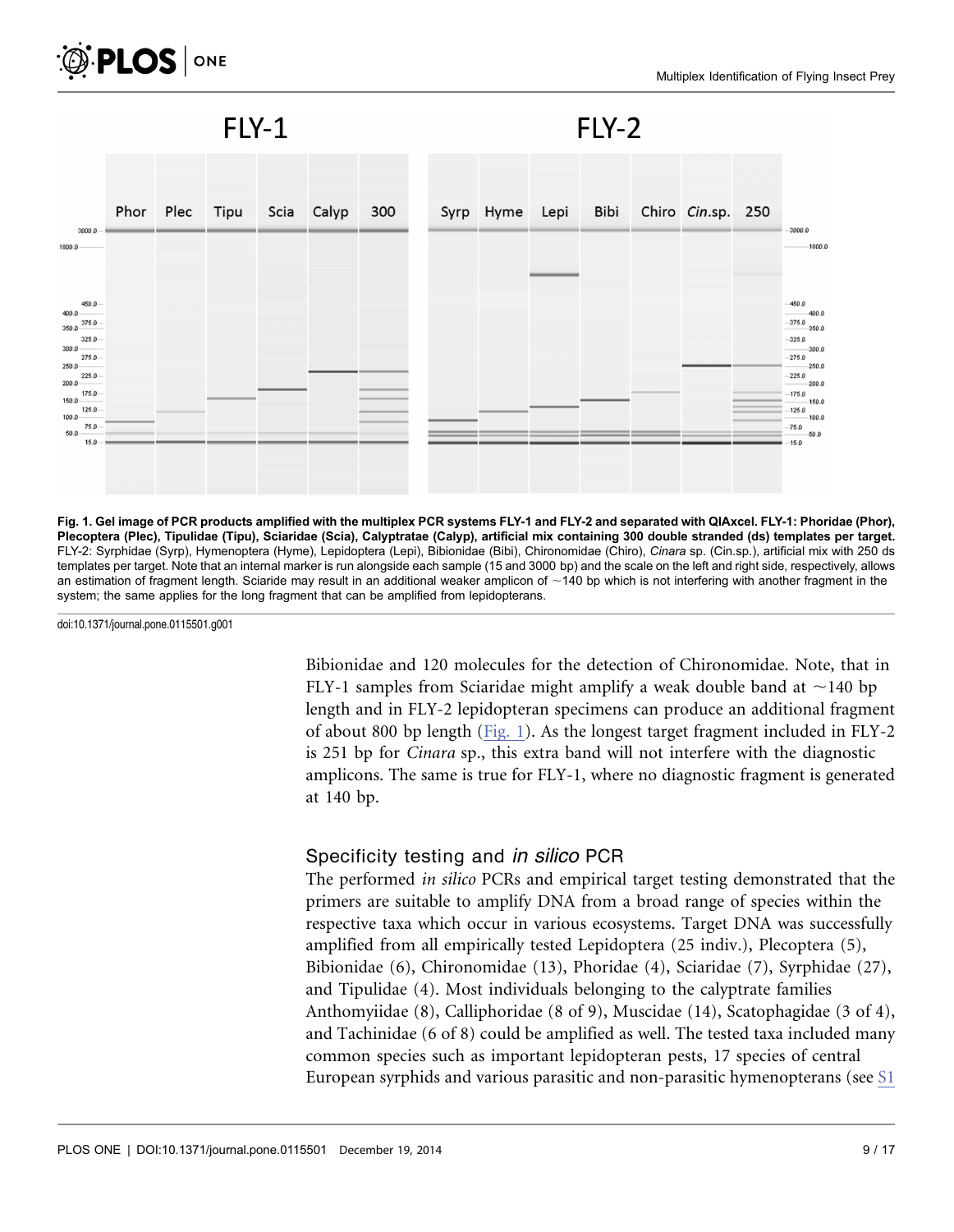[Material](#page-13-0)). Hymenoptera was the only group of flying insects, where a significant number (25 out of 69) of the empirically tested individuals did not amplify the expected DNA fragment. To evaluate if amplification success increases when the annealing temperature is lowered, the hymenopteran samples were tested in the FLY-2 multiplex PCR assay at 62°C. This reduction of the annealing temperature increased the number of individuals from which DNA could be amplified with the hymenopteran-specific primers to 55, leaving only few taxa (e.g. Aphidius spp.) that could still not be detected ([S1 Material\)](#page-13-0). The analysis of the results from the in silico PCR revealed that out of 2,458 hymenopteran sequences covering both primer binding sites downloaded from GenBank, 1,881 produced a fragment with the developed hymenopteran primers. Only two families were accounting for 82% of all 'failed amplifications': Braconidae and Formicidae where 54 sequences out of 221 and 417 out of 520, respectively, did not produce a fragment. For the remaining 81 hymenopteran families present in this set of sequences, the taxonomic coverage, referred from in silico PCR, was 93.8%.

The in silico PCR indicated that the primers targeting different families of the Calyptratae (Anthomyiidae, Calliphoridae, Muscidae, Scatophagidae, Tachinidae) might as well amplify DNA of the other families belonging to this subsection of the Diptera ([S2 Material](#page-13-0)). For most taxa the variation in the fragment length generated via *in silico* PCR was a maximum of  $+2$  bp of the most frequently reported length. The variation was slightly higher in Chironomidae (175–188 bp) but due to the sufficient distance to neighbouring fragments in the multiplex PCR, this will not cause difficulties in identifying the amplicon. The highest variability was found in Hymenoptera ([S2 Material](#page-13-0)): from the 1,929 fragments generated based on the GenBank sequences, 84.2% had a length between 110 and 120 bp and can thus be well differentiated from the neighbouring fragments of Syrphidae (86 bp) and Lepidoptera (133–135 bp). Another 12% of the hymenopteran fragments ranged between 101 and 109 bp (5 fragments) or between 121 and 128 bp (227 fragments). Only 72 individuals (3.7%; many of them parasitic scelionid wasps) showed a fragment length  $>128$  bp which would overlap in fragment size with the PCR product generated from other targeted DNA

#### Application of the multiplex PCR systems to field samples

The two multiplex PCR systems turned out to be well suited for diet analysis in arthropod predators. All targeted taxa where detected in the field-collected samples ([Table 2](#page-10-0)), except for the brachyceran family Phoridae. In 19% of all tested arthropod predators DNA of at least one prey taxon was detected with a maximum of four different prey types amplified from a single lycosid spider.

The percentage of individuals testing positive for DNA of flying insects was lowest in linyphiid spiders (4%). From the lycosid spiders 23% had consumed flying insects and within the carabid beetles the detection rate ranged between 9% (O. castanea) and 38% (N. jockischii) [\(Table 2\)](#page-10-0). The aphid genus Cinara was the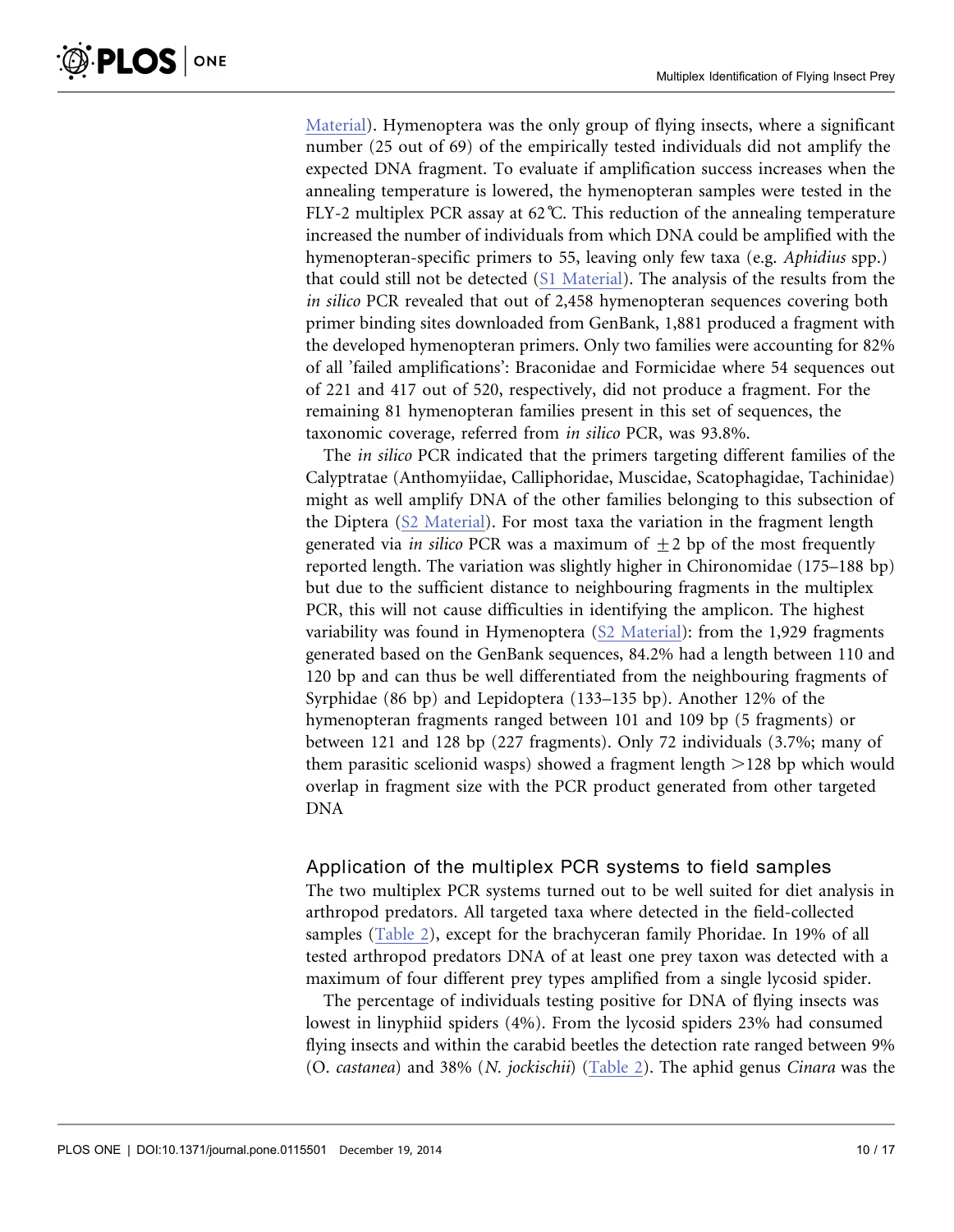<span id="page-10-0"></span>

Table 2. Detection of flying insect prey DNA within dietary samples of different consumers (Linyphiidae, Pardosa spp.: whole body samples; Nebria germari, N. jockischii, N. rufescens, Oreonebria castanea: regurgitates; Rhinolophus ferrumequinum: faecal samples) when tested with the newly developed multiplex PCR systems FLY-1 and FLY-2.

|         |                   | Linyphiidae  | N. germari   | N. jockischii | N. rufescens   | O. castanea   | Pardosa spp.   | R. ferrumequinum |
|---------|-------------------|--------------|--------------|---------------|----------------|---------------|----------------|------------------|
|         | n                 | 46           | 52           | 45            | 29             | 67            | 26             | 11               |
|         | FLY-1 Calyptratae | 2            | $\Omega$     | $\mathbf 0$   | $\mathbf 0$    | $\Omega$      | 2              | $\mathbf 0$      |
|         | Phoridae          | $\mathbf{0}$ | $\mathbf{0}$ | $\mathbf{0}$  | $\mathbf{0}$   | $\mathbf{0}$  | $\Omega$       | $\mathbf{0}$     |
|         | Plecoptera        | $\mathbf{0}$ | $\Omega$     | 4             | $\Omega$       | $\Omega$      | $\Omega$       | $\Omega$         |
|         | Sciaridae         | $\mathbf{0}$ | 2            |               | $\mathbf 0$    |               | $\overline{2}$ | $\mathbf{0}$     |
|         | Tipulidae         | $\mathbf 0$  | $\mathbf{0}$ | 1             | $\overline{4}$ | $\mathcal{P}$ | $\mathcal{P}$  | 7                |
| $FLY-2$ | Bibionidae        | $\mathbf{0}$ | 3            | $\mathbf{0}$  | $\mathbf{0}$   | $\Omega$      | $\Omega$       | $\mathbf{0}$     |
|         | Chironomidae      | $\mathbf 0$  |              | 3             | $\mathbf 0$    | $\Omega$      | $\Omega$       | $\mathbf{0}$     |
|         | Cinara sp.        | $\mathbf{0}$ | 11           | 12            | $\Omega$       | 3             |                | $\mathbf{0}$     |
|         | Hymenoptera       | $\mathbf 0$  | $\mathbf{0}$ | 2             | $\Omega$       |               | 3              | 5                |
|         | Lepidoptera       | $\mathbf 0$  | $\mathbf{1}$ | $\mathbf{0}$  | $\Omega$       | $\Omega$      | $\Omega$       | 11               |
|         | Syrphidae         | 0            | $\Omega$     | $\mathbf 0$   |                | $\Omega$      | 3              |                  |

See main text for details on the multiplex PCR systems.

doi:10.1371/journal.pone.0115501.t002

taxon of flying insects that was detected most frequently in the investigated arthropod predators and accounted for 41% of the detections.

DNA of flying insect prey could be amplified from all 11 faecal samples investigated of the greater horseshoe bat with the number of prey groups ranging in individual samples between one and three. All samples contained lepidopteran-DNA and in most cases also DNA of Hymenoptera and/or Tipulidae was detected (Table 2). Due to the observed variability in the fragment length of hymenopteran DNA, all faecal samples were re-screened in singleplex reactions with the hymenopteran and lepidopteran specific primers respectively, to check if any longer hymenopteran fragments could have been misinterpreted as Lepidoptera. The singleplex reactions resulted in exactly the same result as the multiplex PCR testing.

#### **Discussion**

The two new multiplex PCR systems including group-specific primers for a variety of flying insect taxa were highly sensitive and amplified all targets at approximately the same efficiency, resulting in an even signal strength for all amplicons.

While the applicability of multiplex PCR systems including species-specific primers is per se limited to ecosystems where those species occur, the newly developed multiplex PCR systems targeting various flying insects at higher taxonomic levels can be used to track consumption of common dipteran families and abundant orders of flying insects in many different habitats. Until now, only few group-specific primers were available for diagnostic PCR to study trophic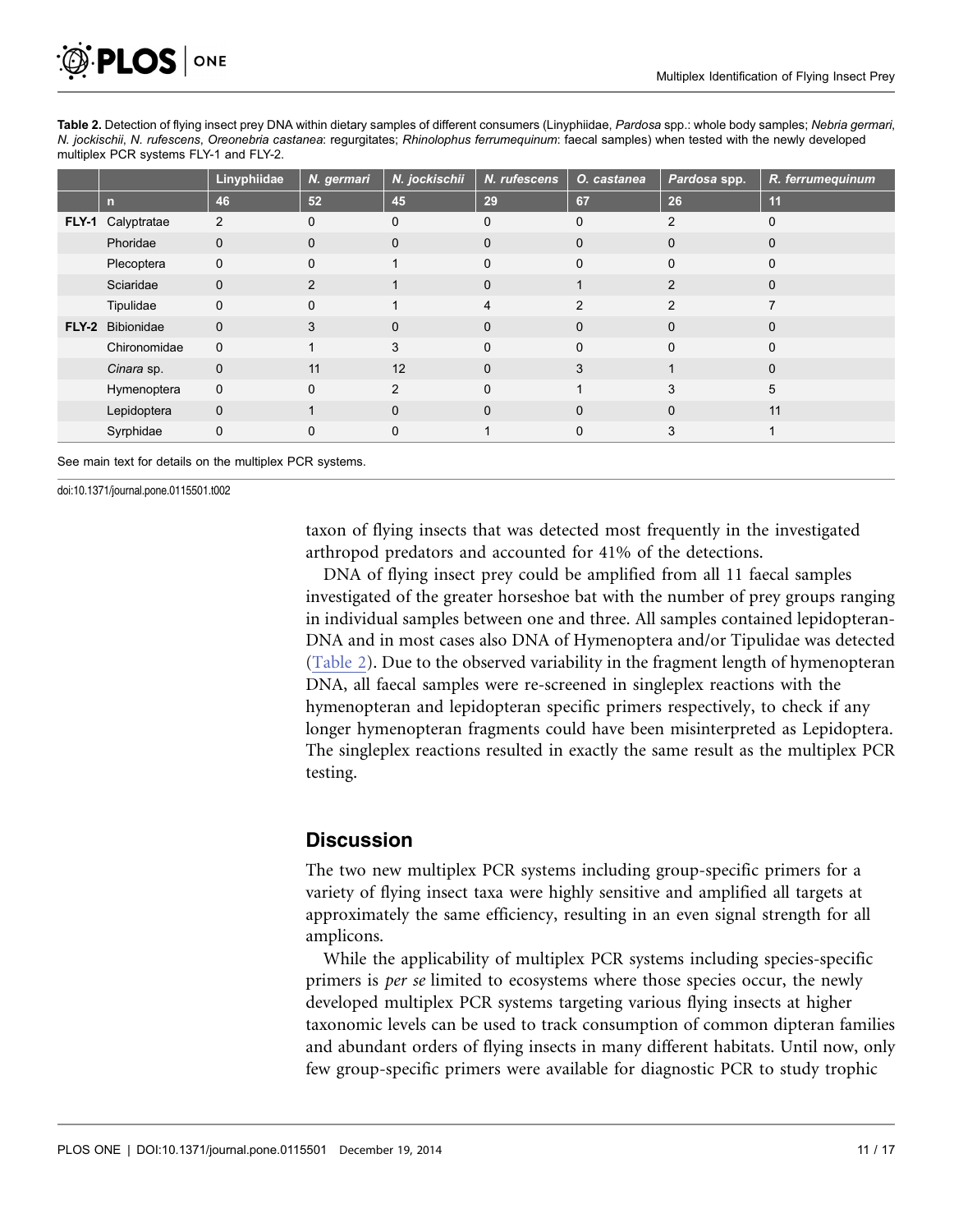interactions of terrestrial invertebrates [\[22,](#page-15-0) [23,](#page-15-0) [25\].](#page-15-0) They were mainly designed to detect consumption of alternative prey by biological control agents and thus many species rich taxa occurring in terrestrial ecosystems, especially flying insects, were not covered. Beside several primers targeting aquatic macroinvertebrates, where some orders have winged imagines [\[40,](#page-16-0) [41\]](#page-16-0) and a dipteran primer developed by King et al. [\[23\]](#page-15-0), no general primers for flying insects were available up to now. The dipteran primer pair developed by King et al. [\[23\]](#page-15-0), although amplifying several dipteran taxa, will not amplify two important nematoceran families, i.e. Chironomidae and Tipulidae and is thus restricted in examining consumption of dipteran prey.

The newly developed multiplex PCR systems presented here allow a general investigation of predation on flying insects at order level and a more detailed analysis of consumption of different dipteran families. With this level of resolution, they are general enough to be applicable to many different predatorprey systems in terrestrial as well as in aquatic habitats. The principal applicability of the multiplex PCR systems in various habitats was confirmed by testing them empirically with faecal samples of bats and a wide range of target and non-target organisms from various aquatic and terrestrial habitats, including vertebrates. No false amplification of non-target organisms was observed. Only the primer pairs targeting Hymenoptera and the dipteran subsection Calyptratae did not amplify with all empirically tested target individuals and in the *in silico* PCR ([S1](#page-13-0) and [S2](#page-13-0)) [Material](#page-13-0)). Still, the amplification success of these primers was well above the taxonomic coverage reached by many primer pairs deemed 'general' [\[42\]](#page-16-0). With more than 100,000 described species, the Hymenoptera are amongst the most diverse animal orders [\[43\]](#page-16-0). Hence, it is not surprising that some species (mainly from the Braconidae and Formicidae) were not amplified with the newly developed order-specific primer pair for Hymenoptera as their sequences are too variable at the primer binding sites for successful annealing in every species. Still, the majority of the hymenopteran species tested resulted in a successful amplification of the target fragment. By reducing the annealing temperature for the FLY-2 assay to 62 $\degree$ C it was possible to nearly halve the number of hymenopteran samples not testing positive. If the primer pair is applied in a singleplex reaction, one could lower the annealing temperature even further to enhance the amplification of targets with imperfect primer match. However, this increases also the probability that non-target amplification occurs. A specificity testing on a set of 94 non-target organisms covering all major taxa included in the full specificity testing of the multiplex PCR systems was performed under the same conditions as for FLY-2 with the exception that only the primer pair amplifying hymenopteran DNA was included and the annealing temperature was lowered to 62˚C. This singleplex test did not reveal any amplification of non-target DNA, suggesting, that the primers amplifying hymenopteran DNA can be applied under these more relaxed conditions. Still, we do not suggest to apply the full multiplex PCR system at an annealing temperature below 66˚C (without carefully checking the specificity in the respective study system), as the chance of unspecific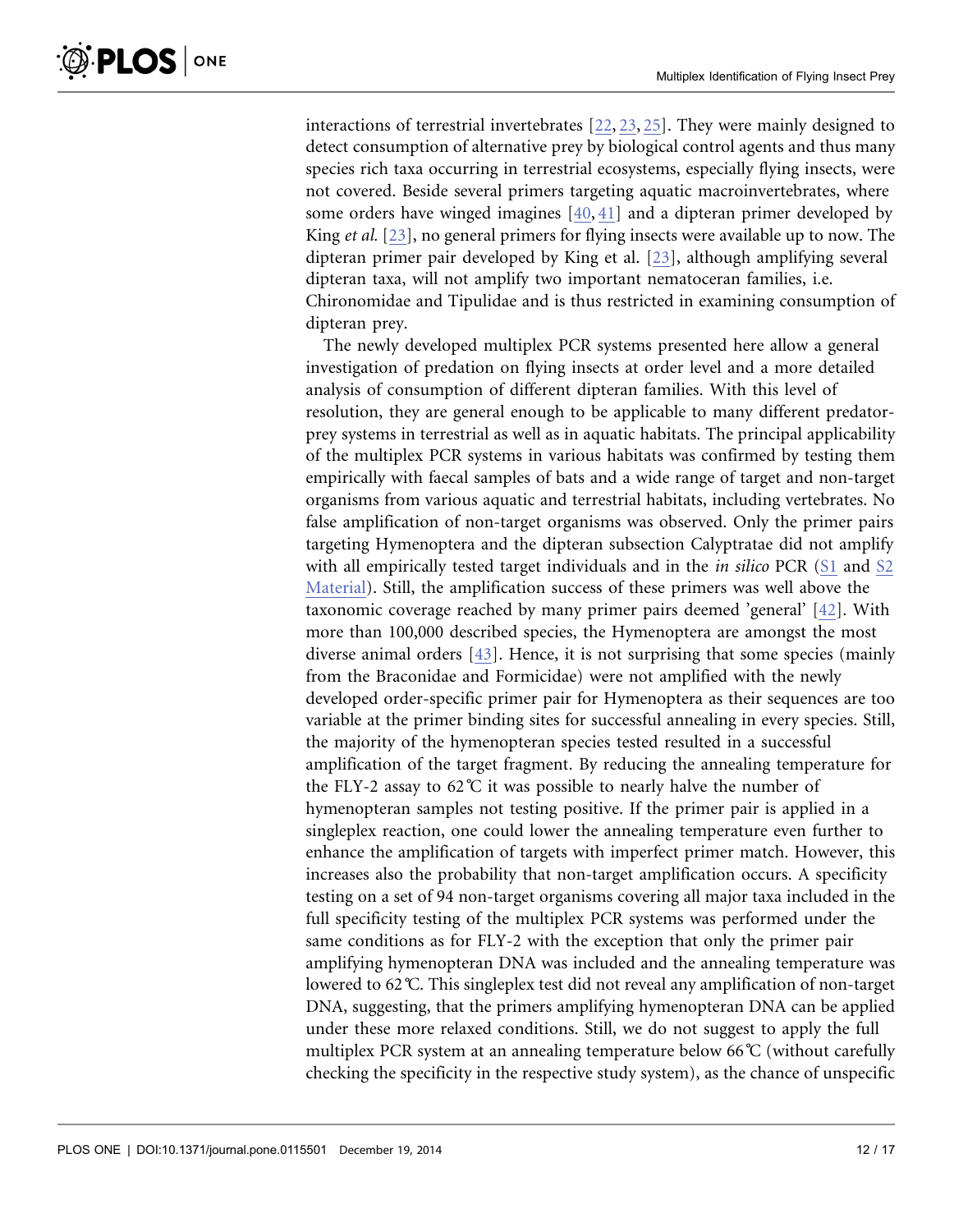DNA amplification by any two of the many primers included in the multiplex PCR system is high.

An in silico PCR, albeit delivering valuable information, cannot fully replace an empirical target/non-target testing [\[44\]](#page-16-0). Many more factors influence the outcome of a PCR than can be adjusted and specified in a computer programme checking sequence similarity, so that the empirical and in silico results can diverge from each other. Especially the DNA polymerase employed, but also additives and thermocycling conditions strongly influence PCR specificity and efficiency [\[45\],](#page-16-0) and consequently amplification success, factors which are usually not accounted for in computer programmes simulating PCR. One example for such a difference between in silico and in vitro PCR was found for the primers of Cinara sp.: while the in silico PCR produced an amplicon for Acyrthosiphon pisum ([S2 Material\)](#page-13-0), no DNA fragment was amplified in vitro [\(S1 Material\)](#page-13-0). Similarly the in silico PCR suggests, that the developed primers for Calyptratae will amplify the DNA of additional families in this subsection of the Brachycera. However, no amplicon was generated *in vitro* from the family of Sarcophagidae, where three individuals were tested empirically with the multiplex system [\(S1 Material](#page-13-0)). For the other families of this subsection, the amplification could not be verified/falsified in vitro, as no individuals from those families were available for DNA extraction.

In general, the observed fragment length for the different taxa of flying insects was stable. Only in the hymenopterans significant variation in the size of the PCR product was observed. However, in this order the majority of the species tested also gave a fragment length that could be clearly separated from other diagnostic fragments, making this primer pair a valuable tool for trophic analysis and other diagnostic applications where hymenopteran DNA needs to be detected and identified. The results of the in silico PCR indicated that some of the variation in the amplicon length in Hymenoptera is relatively stable within certain families (i.e. Braconidae, Eucharitidae). However, the converse argument, that a specific amplicon length points towards a specific hymenopteran family, will not hold true as variable amplicon lengths were also observed within other hymenopteran families, although rarely. This pattern of varying amplicon size can be an important consideration if primarily individuals of those families, generating amplicons with a length close to the next longer fragment in the multiplex system (Lepidoptera 133–135 bp), are expected to be detected in field samples. In such cases, attention should be paid to the separation of the generated PCR products and the usage of a high resolution method is advisable to be able to separate the amplicons of the different targets. The potential error caused by the small percentage of hymenopteran individuals producing amplicons of elevated length with the here developed primers can be further reduced by re-testing ambiguous samples in a singleplex PCR. Consequently, the conclusions drawn from diagnostic results of trophic interactions generated by the application of the present multiplex PCR systems will be generally correct.

As an alternative to diagnostic PCR with group-specific primers, dietary DNA could be amplified with universal primers followed by cloning of PCR products or DNA sequencing or by a NGS approach to assess the food spectrum at a broader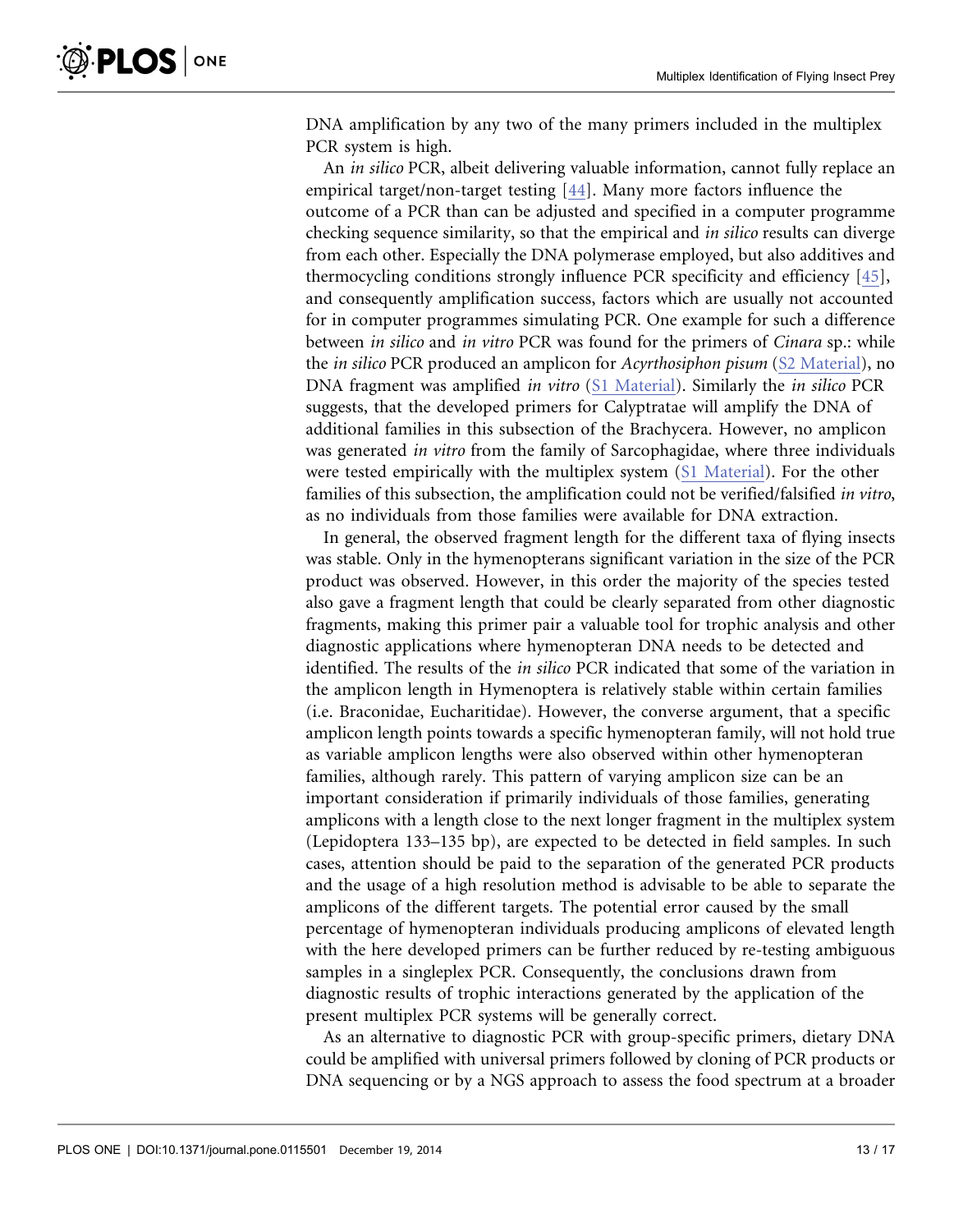<span id="page-13-0"></span>level [\[46\]](#page-16-0). However, this sequence-based prey identification can suffer from an incomplete coverage of the prey spectrum due to unsuitable primers or coamplification of the consumer or both [\[46,](#page-16-0) [47\]](#page-16-0). Consequently, specific measures (e.g. blocking primers) have to be developed and applied to prevent consumer amplification and generate meaningful results with barcoding based methods [\[17\].](#page-15-0) When Pinol *et al.* [\[16\]](#page-15-0) tested an approach to apply NGS on linyphiid spiders without any measure to reduce the amplification of the spider DNA, prey detection was merely partly successful. Only nematodes and collembolans, the most common prey, were reliably detected and the results were not reproducible as most prey types were only present in one of four individual sequencing runs. In general, the identification power of these sequence-based approaches depends to a large extent on the availability of good reference sequence databases, which are often lacking. In practice, this can lead to an unsatisfactory low resolution of the investigated food spectrum [\[e.g. 13, 48, 49\]](#page-15-0). Even misidentifications cannot be ruled out as lately shown by Clarke et al. [\[10\],](#page-14-0) where COI sequences of Hymenoptera and Orthoptera were misidentified as Lepidoptera by a BLAST search.

The application of the here presented group-specific primers and the multiplex PCR systems is not restricted to investigate consumption of the target taxa, but the primers can be useful whenever any developmental stage of a targeted taxon has to be identified via its DNA. The primers could, for example, be applied to classify dipteran larvae and with these highly sensitive PCR assays, even nondestructive DNA extraction methods could be used. Another potential application is tracking of endoparasitism by tachinid flies and parasitic hymenopterans. In this case, however, the correct amplification of the parasitoid taxa of interest should be verified before investigating field samples.

In the present study, the analysis of the field-derived samples with the newly developed multiplex PCR systems mainly served to prove their applicability to 'real world samples'. Therefore, we will refrain from a detailed interpretation and discussion of the outcomes of the gut content- and faecal analysis, as the limited number of tested samples will not allow drawing sound ecological conclusions but rather reflect a random snapshot.

Overall, the two new group-specific multiplex PCR systems presented here provide a quick and easy way to molecularly identify these taxa and to investigate the role of flying insects in the diet of insectivorous animals including arthropods, mammals, birds, reptiles, amphibians, and fish, helping to achieve a better understanding of their feeding ecologies.

# Supporting Information

S1 Material. List of all taxa included in the specificity testing of the newly developed multiplex PCR systems.

[doi:10.1371/journal.pone.0115501.s001](http://www.plosone.org/article/fetchSingleRepresentation.action?uri=info:doi/10.1371/journal.pone.0115501.s001) (XLSX)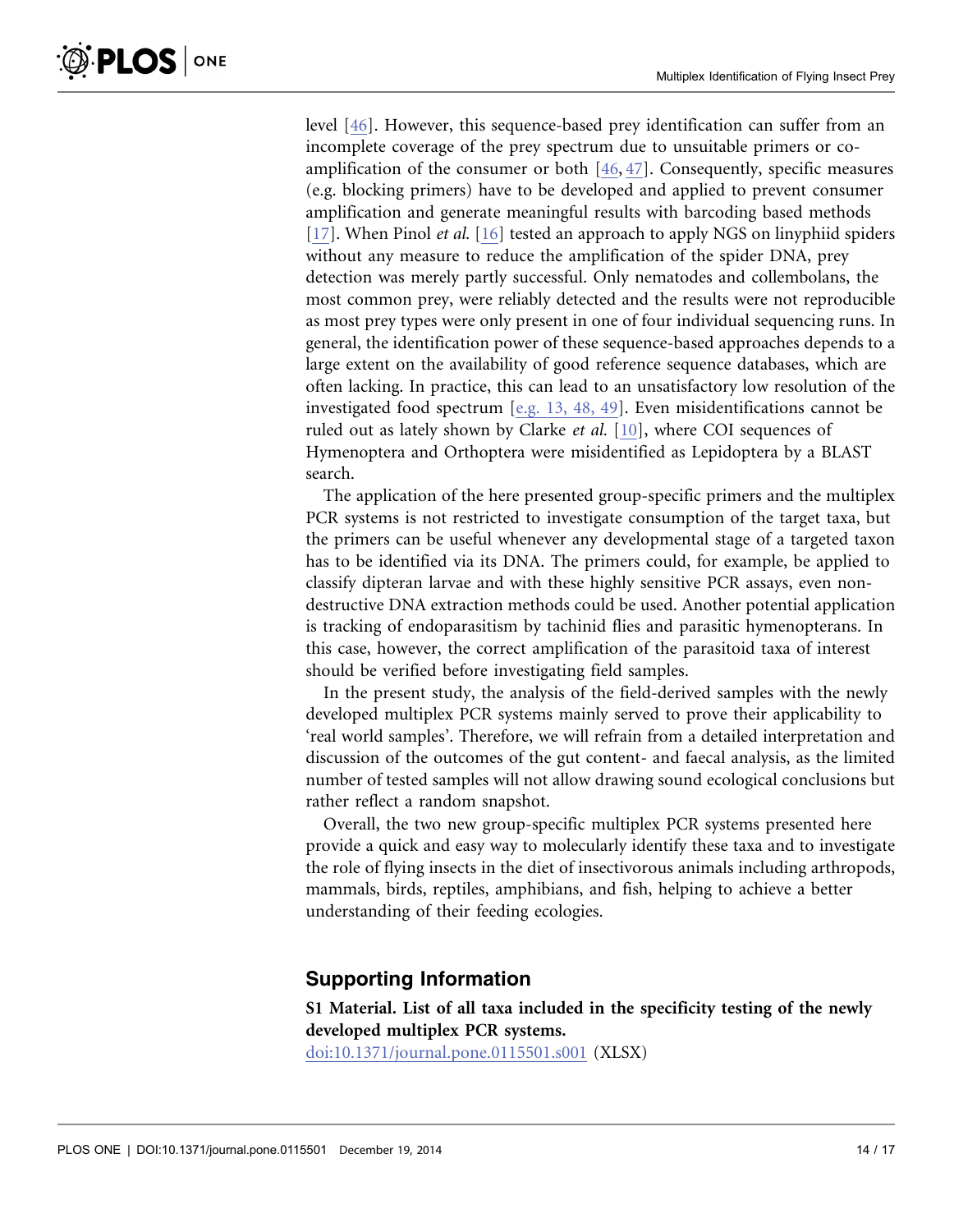<span id="page-14-0"></span>S2 Material. Settings and results of the in silico PCRs.

[doi:10.1371/journal.pone.0115501.s002](http://www.plosone.org/article/fetchSingleRepresentation.action?uri=info:doi/10.1371/journal.pone.0115501.s002) (XLSX)

### Acknowledgments

The authors want to thank L. Raso, who forewent co-authorship, for her substantial support of the project, A. Schwembacher for collecting the bat faeces, B. Thalinger and the students of the MATI course for testing the faecal samples and E. Schliephake for the identification of the coniferous aphids.

# Author Contributions

Conceived and designed the experiments: DS RK MT. Performed the experiments: DS BN RK. Analyzed the data: DS. Contributed reagents/materials/analysis tools: DS BN RK MT. Wrote the paper: DS MT RK. Identified flying insects: BN. Developed multiplex PCR systems: DS.

# **References**

- 1. Symondson WOC (2012) The molecular revolution: using plolymerase chain ractionbased methods to explore the role of predators in terrestrial food webs. In: Gurr GM, Wratten SD, Snyder WE, Read DMY, editors. Biodiversity and Insect pests: Key issues for sustainable management: Wiley & Sons. pp.166– 184.
- 2. Traugott M, Kamenova S, Ruess L, Seeber J, Plantegenest M (2013) Empirically characterising trophic networks: what emerging DNA-based methods, stable isotope and fatty acid analyses can offer. Adv Ecol Res 49: 177–224.
- 3. Agustí N, Shayler SP, Harwood JD, Vaughan IP, Sunderland KD, et al. (2003) Collembola as alternative prey sustaining spiders in arable ecosystems: prey detection within predators using molecular markers. Mol Ecol 12: 3467–3475.
- 4. Ma J, Li D, Keller M, Schmidt O, Feng X (2005) A DNA marker to identify predation of Plutella xylostella (Lep., Plutellidae) by Nabis kinbergii (Hem., Nabidae) and Lycosa sp. (Aranaea, Lycosidae). The Journal of Applied Entomology 129: 330–335.
- 5. Juen A, Traugott M (2007) Revealing species-specific trophic links in soil food webs: molecular identification of scarab predators. Mol Ecol 16: 1545–1557.
- 6. Traugott M, Bell JR, Raso L, Sint D, Symondson WOC (2012) Generalist predators disrupt parasitoid aphid control by direct and coincidental intraguild predation. Bull Entomol Res 102: 239–247.
- 7. Kuusk A-K, Ekbom B (2012) Feeding habits of lycosid spiders in field habitats. J Pest Sci 85: 253–260.
- 8. Davey JS, Vaughan IP, Andrew King R, Bell JR, Bohan DA, et al. (2013) Intraguild predation in winter wheat: prey choice by a common epigeal carabid consuming spiders. The Journal of Applied Ecology 50: 271–279.
- 9. Juen A, Hogendoorn K, Ma G, Schmidt O, Keller MA (2012) Analysing the diets of invertebrate predators using terminal restriction fragments. J Pest Sci 85: 89–100.
- 10. Clarke LJ, Czechowski P, Soubrier J, Stevens MI, Cooper A (2014) Modular tagging of amplicons using a single PCR for high-throughput sequencing. Mol Ecol Resour 14: 117–121.
- 11. Valentini A, Miquel C, Nawaz MA, Bellemain E, Coissac E, et al. (2009) New perspectives in diet analysis based on DNA barcoding and parallel pyrosequencing: the trnL approach. Mol Ecol Resour 9: 51–60.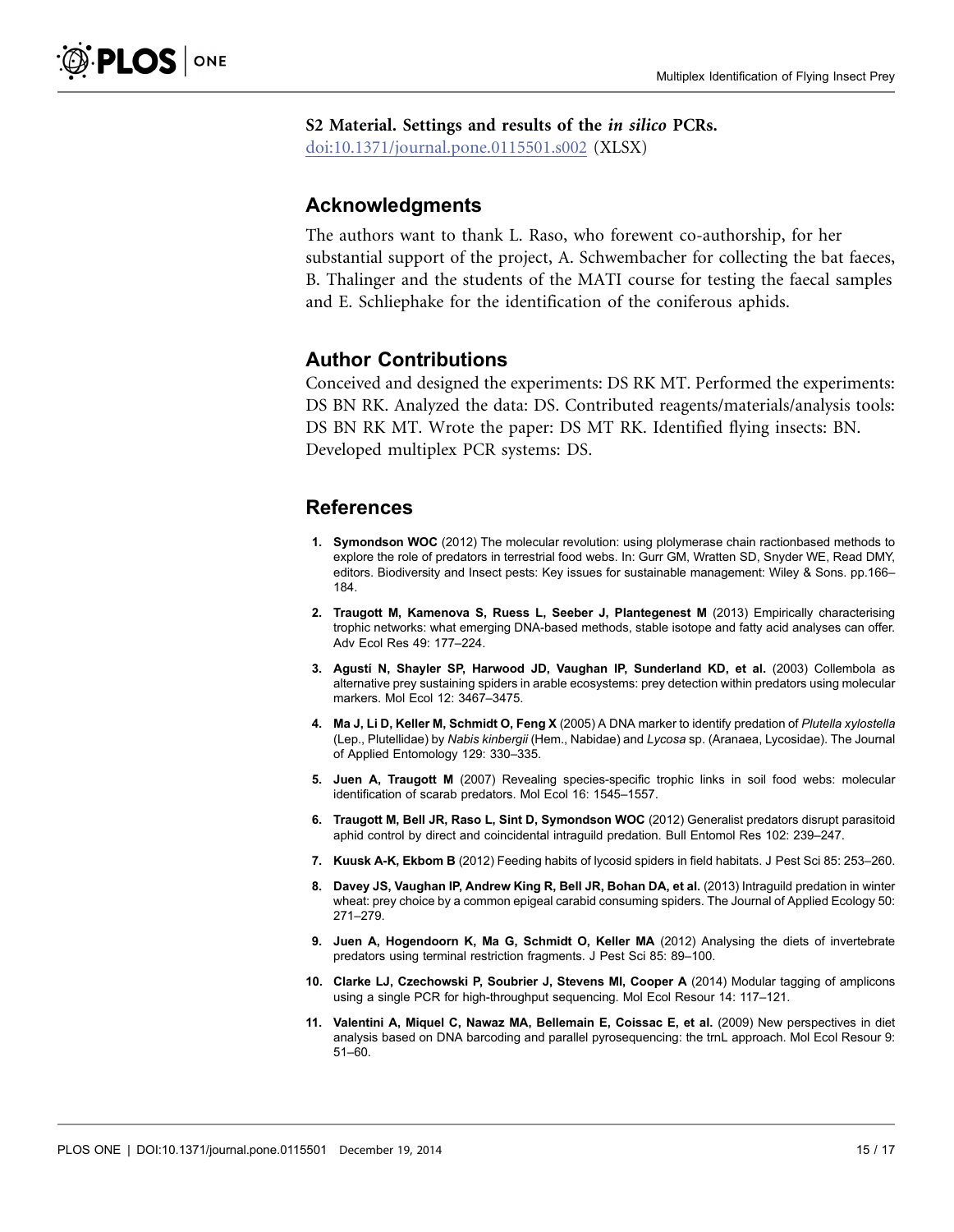- <span id="page-15-0"></span>12. Raye G, Miquel C, Coissac E, Redjadj C, Loison A, et al. (2011) New insights on diet variability revealed by DNA barcoding and high-throughput pyrosequencing: chamois diet in autumn as a case study. Ecol Res 26: 265–276.
- 13. Bohmann K, Monadjem A, Lehmkuhl Noer C, Rasmussen M, Zeale MR, et al. (2011) Molecular diet analysis of two african free-tailed bats (molossidae) using high throughput sequencing. PLoS ONE 6: e21441.
- 14. Deagle BE, Chiaradia A, McInnes J, Jarman SN (2010) Pyrosequencing faecal DNA to determine diet of little penguins: is what goes in what comes out? Conserv Genet 11: 2039–2048.
- 15. Deagle BE, Kirkwood R, Jarman SN (2009) Analysis of Australian fur seal diet by pyrosequencing prey DNA in faeces. Mol Ecol 18: 2022–2038.
- 16. Piñol J, San Andrés V, Clare EL, Mir G, Symondson WOC (2014) A pragmatic approach to the analysis of diets of generalist predators: the use of next-generation sequencing with no blocking probes. Mol Ecol Resour 14: 18–26.
- 17. O'Rorke R, Lavery S, Jeffs A (2012) PCR enrichment techniques to identify the diet of predators. Mol Ecol Resour 12: 5–17.
- 18. Wallinger C, Juen A, Staudacher K, Schallhart N, Mitterrutzner E, et al. (2012) Rapid plant identification using species- and group-specific primers targeting chloroplast DNA. PLoS ONE 7: e29473.
- 19. King RA, Read DS, Traugott M, Symondson WOC (2008) Molecular analysis of predation: a review of best practice for DNA-based approaches. Mol Ecol 17: 947–963.
- 20. Sint D, Raso L, Traugott M (2012) Advances in multiplex PCR: balancing primer efficiencies and improving detection success. Methods Ecol Evol 3: 898–905.
- 21. Harper GL, King RA, Dodd CS, Harwood JD, Glen DM, et al. (2005) Rapid screening of invertebrate predators for multiple prey DNA targets. Mol Ecol 14: 819–827.
- 22. Kuusk AK, Agustí N (2008) Group-specific primers for DNA-based detection of springtails (Hexapoda: Collembola) within predator gut contents. Mol Ecol Resour 8: 678–681.
- 23. King RA, Moreno-Ripoll R, Agustí N, Shayler SP, Bell JR, et al. (2011) Multiplex reactions for the molecular detection of predation on pest and nonpest invertebrates in agroecosystems. Mol Ecol Resour 11: 370–373.
- 24. Caballero S, Cardenosa D, Soler G, Hyde J (2012) Application of multiplex PCR approaches for shark molecular identification: feasibility and applications for fisheries management and conservation in the Eastern Tropical Pacific. Mol Ecol Resour 12: 233–237.
- 25. Admassu B, Juen A, Traugott M (2006) Earthworm primers for DNA-based gut content analysis and their cross-reactivity in a multi-species system. Soil Biol Biochem 38: 1308-1315.
- 26. Romeu-Dalmau C, Pinol J, Agustí N (2012) Detecting aphid predation by earwigs in organic citrus orchards using molecular markers. Bull Entomol Res: 1–7.
- 27. Schoenly K (1990) The predators of insects. Ecol Entomol 15: 333-345.
- 28. Jarman SN, Deagle BE, Gales NJ (2004) Group-specific polymerase chain reaction for DNA-based analysis of species diversity and identity in dietary samples. Mol Ecol 13: 1313–1322.
- 29. Taberlet P, Coissac E, Pompanon F, Gielly L, Miquel C, et al. (2007) Power and limitations of the chloroplast trnL (UAA) intron for plant DNA barcoding. Nucleic Acids Res 35: e14.
- 30. Meier R, Shiyang K, Vaidya G, Ng PKL (2006) DNA barcoding and taxonomy in Diptera: a tale of high intraspecific variability and low identification success. Syst Biol 55: 715–728.
- 31. Luan Y, Zhang Y, Yue Q, Pang J, Xie R, et al. (2003) Ribosomal DNA gene and phylogenetic relationships of Diplura and lower Hexapods. Science in China (Series C) 46: 67–76.
- 32. Hall TA (1999) BioEdit: a user-friendly biological sequence alignment editor and analysis program for Windows 95/98/NT. Nucleic Acids Symp Ser 41: 95–98.
- 33. Juen A, Traugott M (2006) Amplification facilitators and multiplex PCR: Tools to overcome PCRinhibition in DNA-gut-content analysis of soil-living invertebrates. Soil Biol Biochem 38: 1872–1879.
- 34. Chevet E, Lemaitre G, Katinka MD (1995) Low concentrations of tetramethylammonium chloride increase yield and specificity of PCR. Nucleic Acids Res 23: 3343–3344.